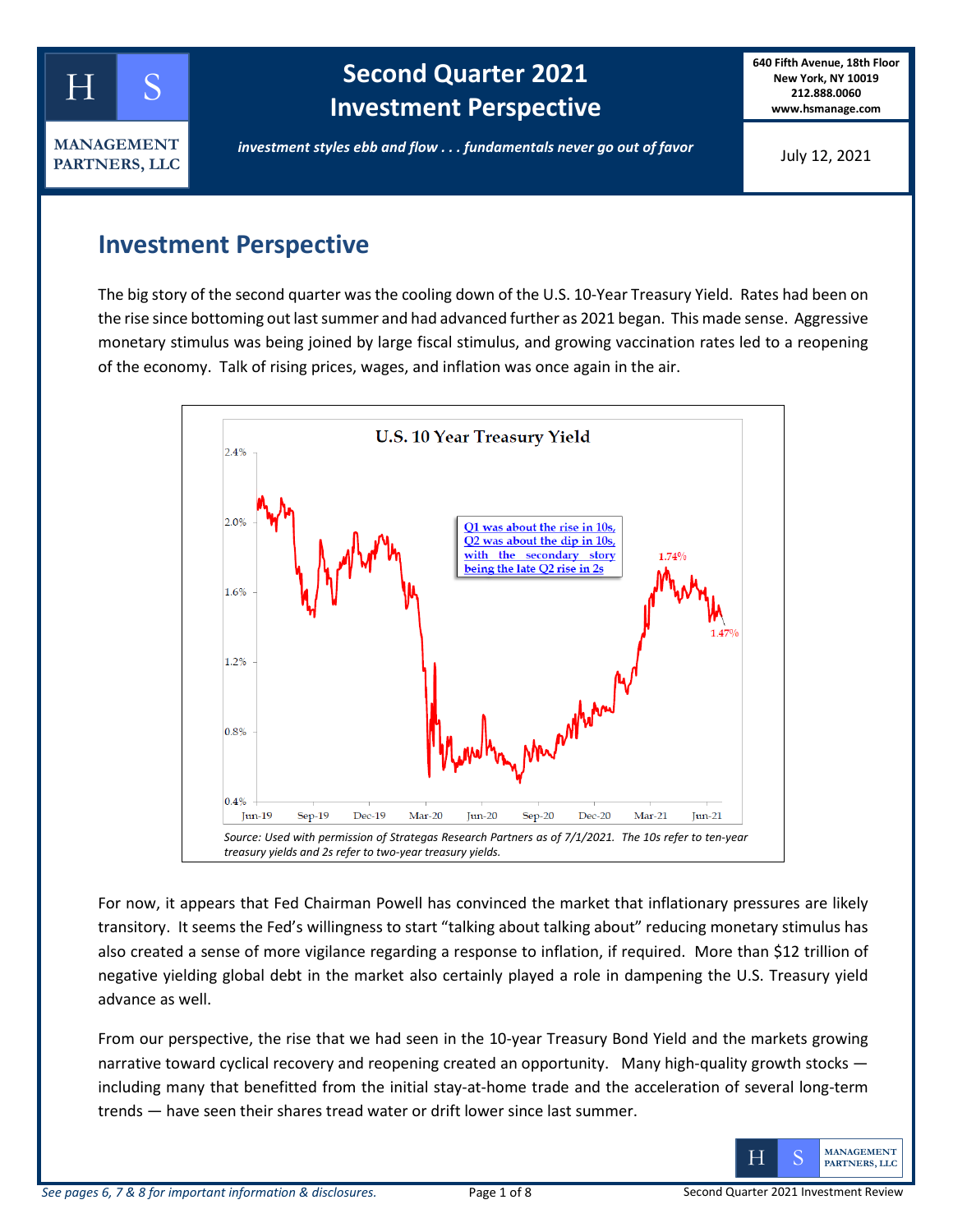Narratives are always part of the market equation, sentiment and psychology. There is the stay-at-home versus reopening narrative highlighted above. There is the Growth versus Value narrative. There is the large cap versus small cap narrative. The list of different possible narratives goes on.

In our view, this speaks to how critical it is to adhere to an underlying investment philosophy and methodology. Rather than be subject to "the slings and arrows of outrageous fortune" when being caught jumping between prevailing narratives and defining things in the manner that others are defining for you, it is clarifying to bring one's own values and approach to investment management.

For us, it has always been about the quality of the business. It has always been about the underlying growth in the portfolio's earnings and cash flows. And it has always been about valuation as well. It is not about growth versus value…it is growth and value.

### **Investment Viewpoint**

In his July 5, 2021 Weekly Economic Report, economist Ed Hyman of Evercore ISI recently noted that:

- 1) Consumer Net Worth has surged.
- 2) Consumer excess saving is over \$2 trillion!
- 3) Monetary stimulus is unprecedented.
- 4) The expansion is becoming self-sustaining.
- 5) Foreign economies are lifting U.S. growth.
- 6) Reopenings will continue around the world.
- 7) Child Tax Credit checks could provide a significant lift to growth.

In addition, jobs are growing, and U.S. consumer confidence has rebounded. This is fueling strong earnings growth, and a steadily advancing S&P 500.



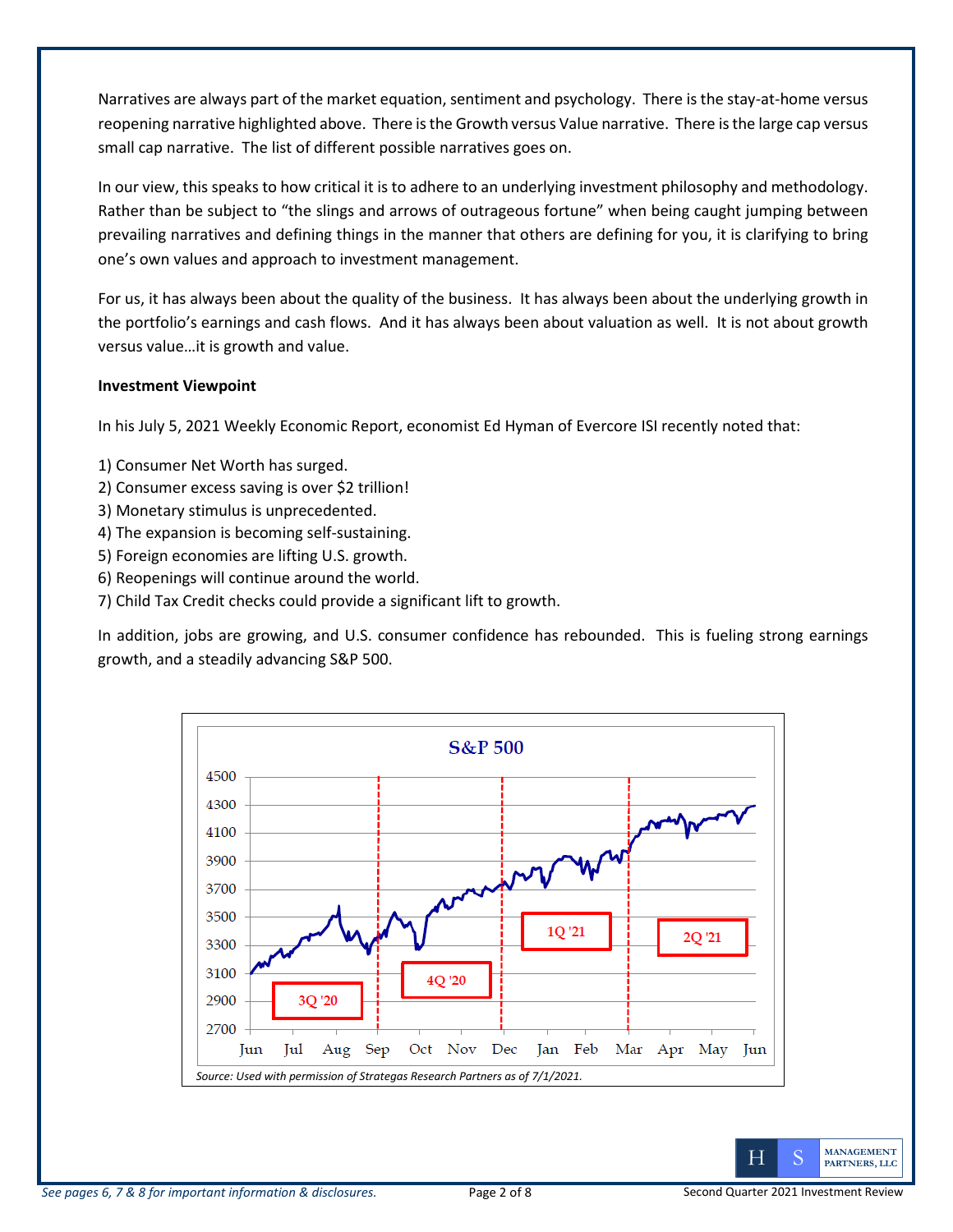



The Cars once intoned "Let the Good Times Roll," but we cannot help taking heed at signs of speculative behavior around us. The investment landscape has become a marketing-led, distribution-driven world around us. It is very thematic. It is increasingly retail-driven. Apple used to say, "there's an app for that." Now, a myriad of investment companies have new slogans "there's an ETF for that." SPAC's may be quieting down some, but it is still a Meme, Crypto, casino-like atmosphere. Robinhood's reward for paying an unprecedented \$80 million regulatory fine is to go public (IPO).

To us, investing is not gambling. It is about owning pieces of businesses. It is about trying to properly value future earnings. It is about owing a share of future cash flows.

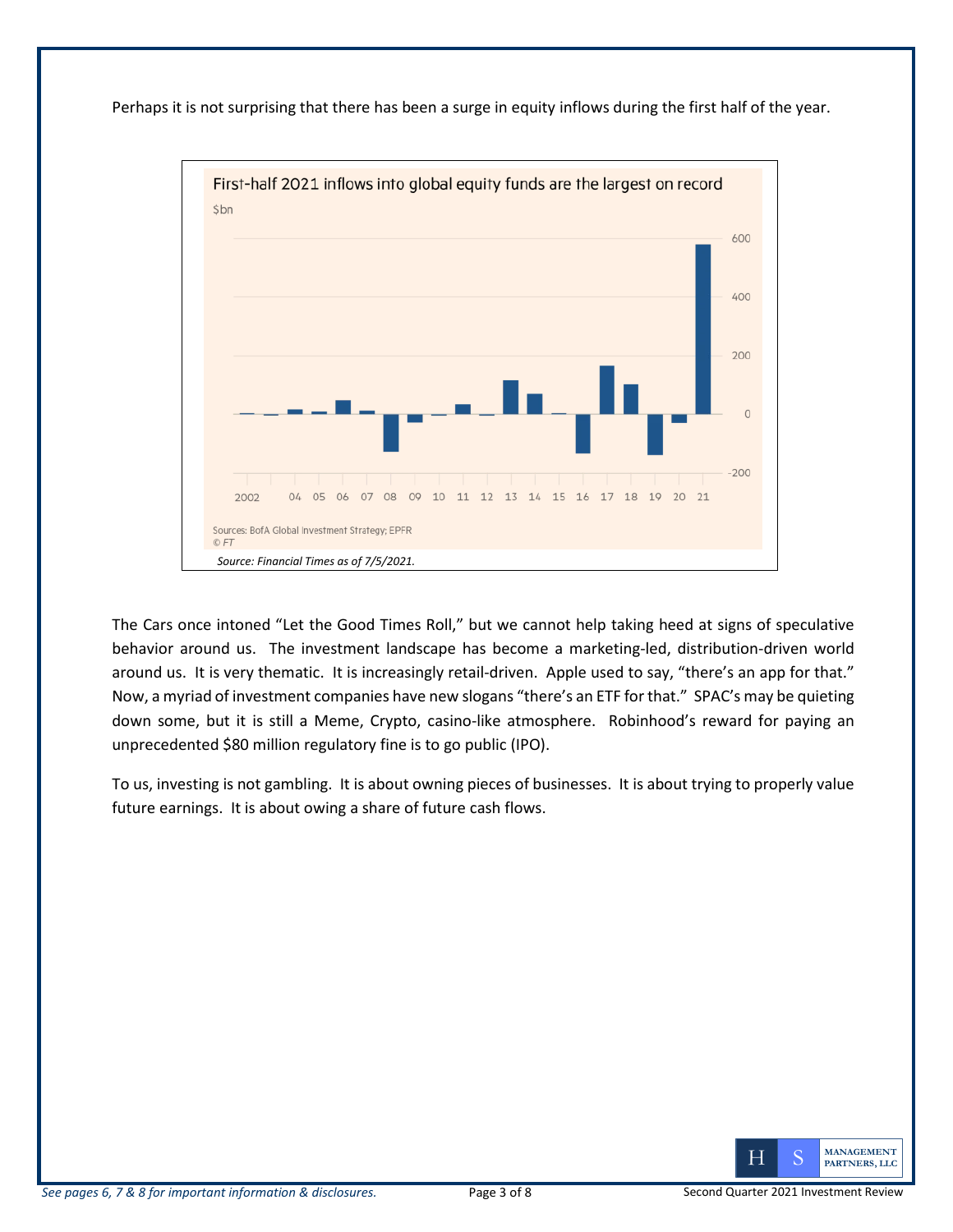On these metrics, we continue to feel constructive. Earnings growth looks healthy, and we may well be underestimating the absolute level of forward earnings power given the favorable economic prospects cited earlier. And while the P/E on forward earnings estimates has moved up to more than 23X at the end of the second quarter, we still think it looks appealing relative to other long duration quality assets.



Which brings us back to where we started…the ten-year bond yield. Currently, the portfolio's earnings yield (the inverse of the P/E ratio) stands at an estimated 4.3%, which looks pretty good in a roughly 1.5% bond yield world. The dividend alone on the portfolio at 1.4% approaches that level and is sharply higher than one could get in any short-term vehicle (savings accounts get you a lousy 5 bps!)

We still think there is a good possibility that we see higher interest rates as the economy strengthens, inflation works its way through the system, and as the Fed begins to lessen Quantitative Easing (QE). As we have seen in the past, removing accommodation is not easy and has led to tapertantrums around the world. From our perspective, we must be mindful that the possibility of higher bond yields can curb valuations and create dislocations in the market.

So, we remain vigilant. While we do see speculation and outsized risk away from us, we like what we own, continue to find new opportunities, and feel the valuation — while higher — is still reasonable.

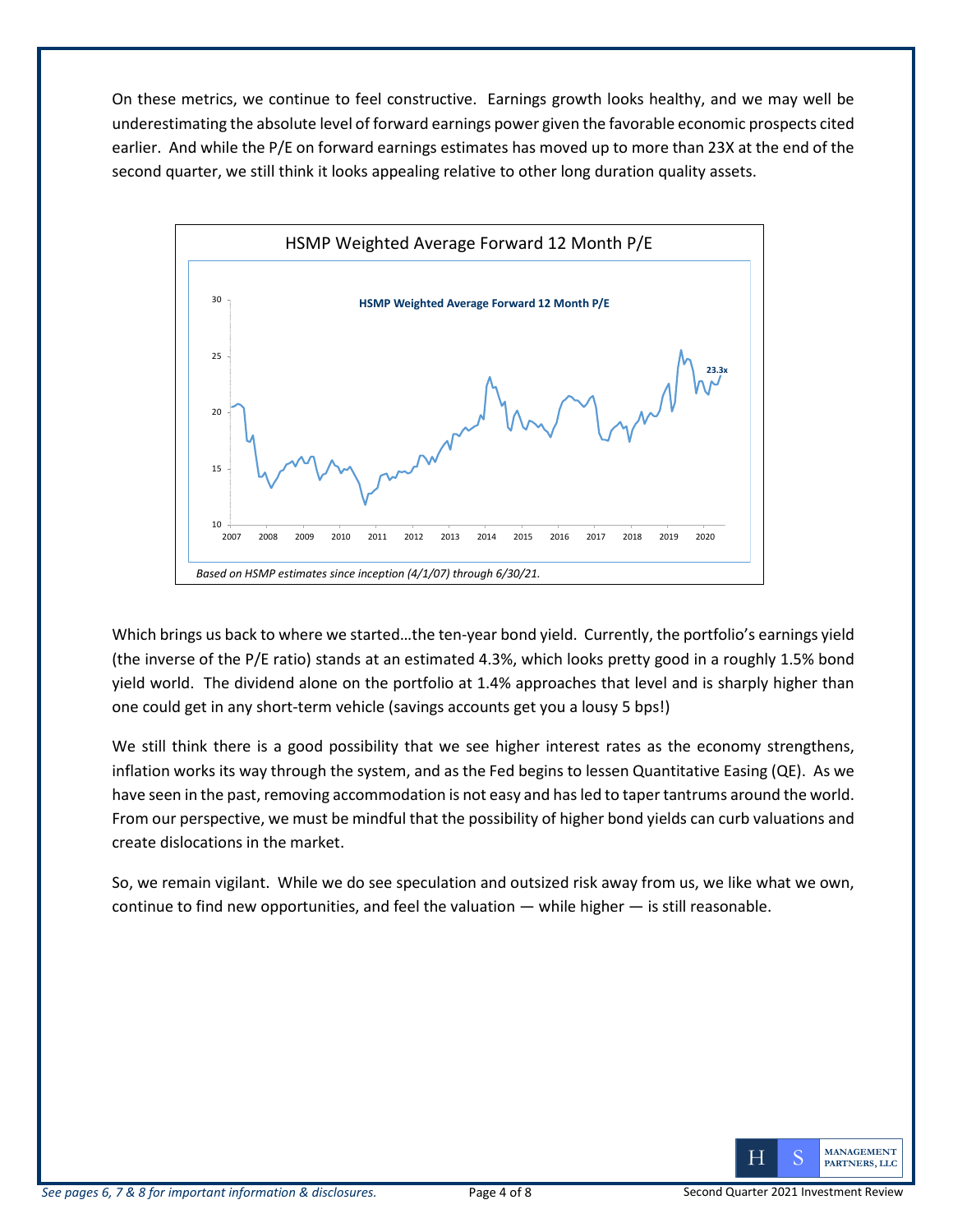As we have stated before, we have seen the growth in our portfolio earnings drive our portfolio values over time and we continue to believe that prospects for portfolio appreciation will largely be driven by earnings gains.



Thanks, as always, for your confidence in us. We hope everyone has a happy and healthy summer.

Sincerely,

Harry W. Segalas

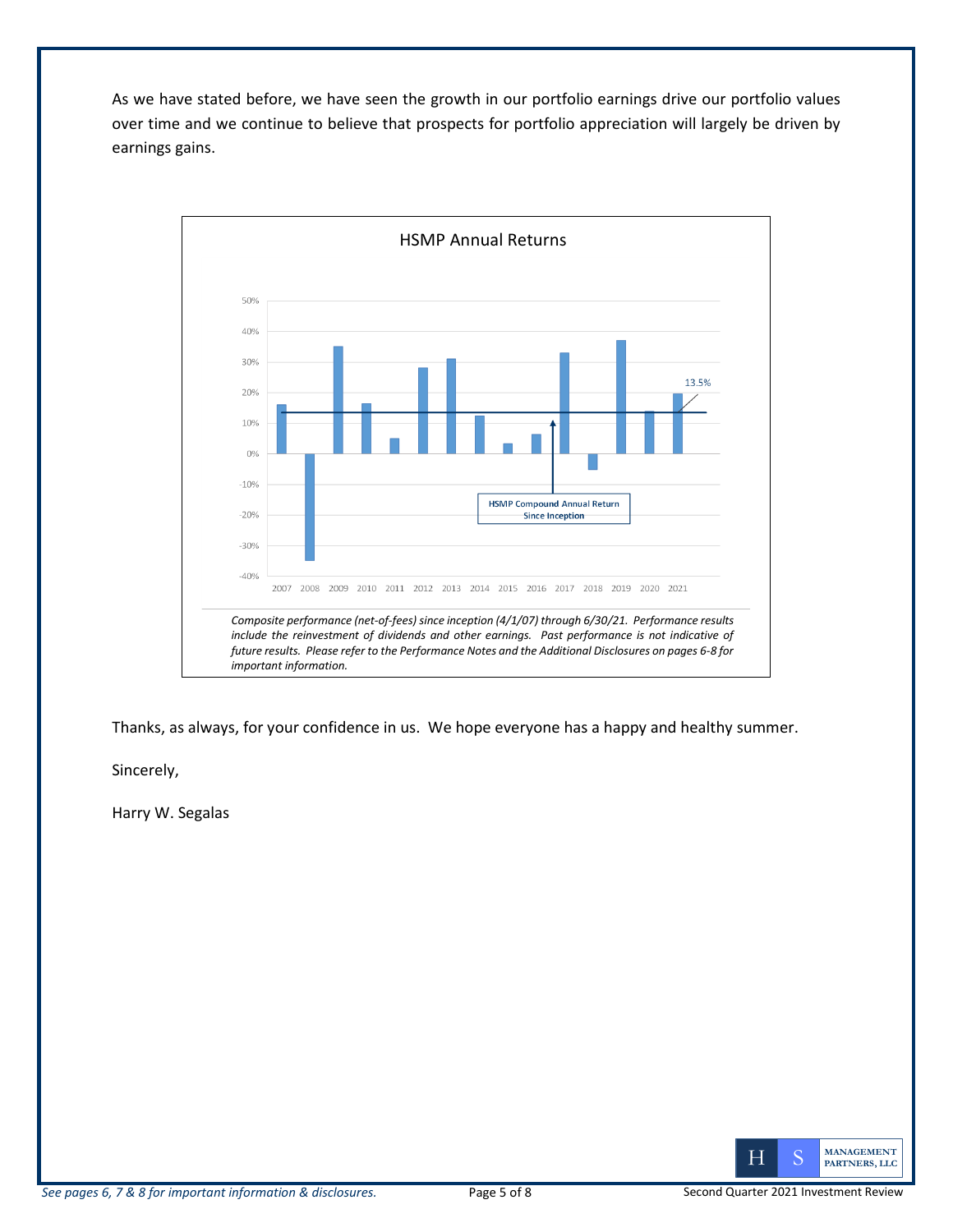### *Portfolio Profile (6/30/21)*

| HSMP Composite Performance as of 6/30/21 |       |            |        |                              |                              |                                      |                                                       |                                                       |
|------------------------------------------|-------|------------|--------|------------------------------|------------------------------|--------------------------------------|-------------------------------------------------------|-------------------------------------------------------|
|                                          | 2021  | <b>YTD</b> | 1 Year | 3 Years<br><b>Annualized</b> | 5 Years<br><b>Annualized</b> | <b>10 Years</b><br><b>Annualized</b> | <b>Since Inception</b><br>4/1/07<br><b>Annualized</b> | <b>Since Inception</b><br>4/1/07<br><b>Cumulative</b> |
| HSMP Composite (Net)                     | 10.5% | 19.6%      | 46.2%  | 22.0%                        | 20.1%                        | 17.1%                                | 13.5%                                                 | 510.9%                                                |
| S&P 500 <sup>®</sup> Index               | 8.6%  | 15.3%      | 40.8%  | 18.7%                        | 17.7%                        | 14.8%                                | 10.3%                                                 | 306.5%                                                |
| Russell 1000 <sup>®</sup> Growth Index   | 11.9% | 13.0%      | 42.5%  | 25.1%                        | 23.7%                        | 17.9%                                | 13.4%                                                 | 502.3%                                                |

*Performance results are net of fees and include the reinvestment of dividends and other earnings. Past performance is not indicative of future results.* 



*Composite performance results since inception (4/01/07) through 6/30/21. Performance is net of fees and include the reinvestment of dividends and other earnings. Past performance is not indicative of future results.*

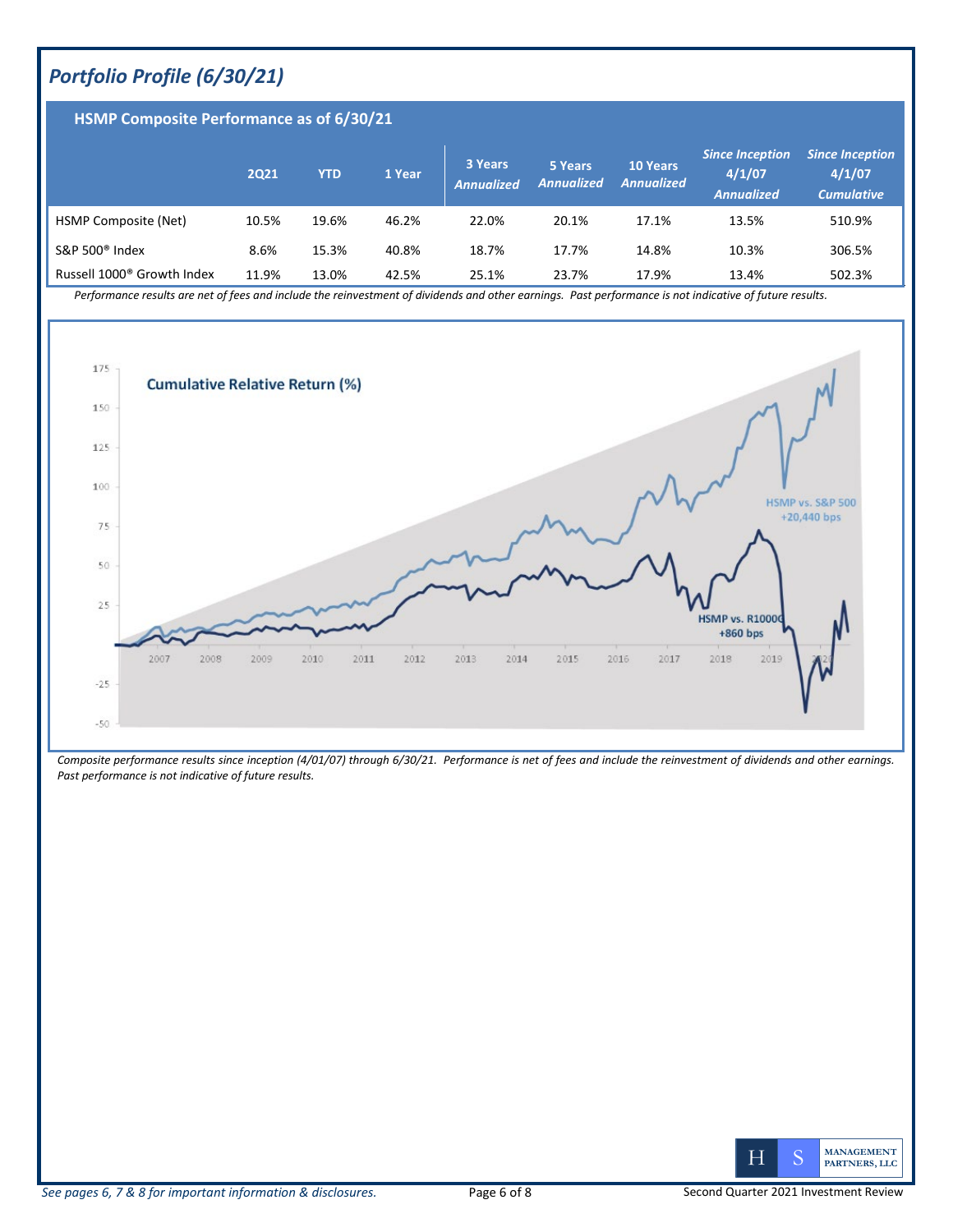#### **IMPORTANT DISCLOSURES**

When we use *HSMP*, *HS Management Partners*, or *Firm*, we mean HS Management Partners, LLC. This piece is written from the perspective of our Composite holdings, performance, and estimated metrics, and it does not refer to any specific client account (client accounts can have higher or lower performance than that shown here and can have some but not all of the holdings shown here). When we use Composite, we mean our HS Management Partners Concentrated Quality Growth Composite, and when we use our portfolio(s)/your portfolio(s), we mean client portfolios in general from our Composite perspective (see below regarding differences between the Composite and client portfolios/accounts and differences between client portfolios/accounts themselves). This piece represents our opinion as of 7/12/2021 based on our understanding of market conditions and publicly available information (the portfolio's estimated earnings yield 4.3% figure and the 1.5% bond yield world indication are both as of 6/30/2021). It has forward-looking statements that are by their nature uncertain and based on our assumptions (such as when we refer to possible/future/estimated earnings, cash flows, earnings-per-share (EPS), growth rates, price-earnings ratios (P/E), market conditions, or portfolio/client portfolio outlook); there is no assurance that forward-looking statements will prove to be accurate as actual results and future events can differ materially from our assumptions. Some of the charts in this piece were obtained from the indicated third-party sources which we believe reliable, but we did not verify, nor do we guarantee the accuracy of this information. The performance shown should not be taken as an indication of how the Composite or a client account will perform in the future; past performance is not indicative of and does not guarantee future results. Investing in securities involves significant risks, including the risk of loss of the original amount invested. The information here is solely for illustration/discussion, is subject to change without notice, should not be construed as a recommendation to buy or sell any particular security, and should not be used as basis for making investment decisions.

HSMP claims compliance with the Global Investment Performance Standards (GIPS®). HS Management Partners, LLC is an independent SEC registered investment adviser (SEC registration does not imply any certain level of skill or training). The HS Management Partners Concentrated Quality Growth Composite includes all fully discretionary, actively managed, fee paying accounts (accounts that pay us an investment advisory fee even if they pay zero trading commissions) which employ our style of investing in 20-25 quality growth businesses. These accounts must have a market value exceeding \$500,000 at the time of initial inclusion in the Composite and have a market value exceeding \$300,000 to maintain inclusion. The U.S. Dollar is the currency used to express performance. For more information or for a copy of our fully compliant GIPS® Report and/or list of composite descriptions, please contact us at 212-888-0060.

Composite performance is presented net-of-fees (net of actual investment advisory fees and trading costs). The Composite is compared to the Russell 1000® Growth Index and the S&P 500<sup>®</sup> Index as benchmarks for market context only. The Russell 1000 Growth Index is an unmanaged index that measures the performance of those Russell 1000® Index companies (largest 1,000 U.S. companies based on market capitalization) with higher price-to-book ratios and higher forecasted growth values. The S&P 500® Index is an unmanaged market capitalization-weighted index designed to measure performance of the broad domestic economy through changes in the aggregate market value of 500 stocks representing all major industries. There are meaningful differences between the Composite and each index that should be considered when comparing performance, such as in terms of composition, concentration and volatility (e.g., the Composite contains securities not represented in either or both indices and is much more concentrated than either index in terms of companies and sectors; the average market capitalization of companies in the Composite will likely differ from that of either index; and market or economic conditions can affect positively/negatively the Composite's performance but not the indices to the same extent). In addition, neither index bears fees and expenses and investors cannot invest directly in either of them. Furthermore, we do not seek to mimic any market index in our investment approach and do not maintain limits on industry or sector weightings.

Although most discretionary client accounts are included in the Composite and dispersion is typically low over time, not all client accounts are in the Composite, and even for those in the Composite, there can be dispersion, particularly for small client accounts and also when viewed over narrow time periods. Client account holdings and performance can deviate from our Composite (and not all client accounts are in the Composite) or from other client accounts (even within the same group and even when comparing different accounts of the same client), and also from the representative portfolio, for several reasons, such as: client restrictions, account type and size, timing and market conditions at an account's inception and contributions/withdrawals, timing and terms of trades, actual client investment advisory fees (or the lack thereof), and client directed brokerage/commission recapture instructions. In fact, small accounts generally experience higher dispersion from our Composite than large accounts primarily because they do not participate in trading/allocations/aggregations to the same extent as large accounts (in addition to the mentioned reasons for client account holdings and performance dispersion, actual participation in trade orders also depends on cash available in an account and on our imposed per-order share minimums, which typically range anywhere from 5 to 100 shares depending on the stock price). Also, while the investment merits of a given security drive our investment decision, we take into consideration the tax status of an account or group of accounts in certain instances when practicable under select circumstances (that being said, we are not a tax-efficient focused adviser and do not provide tax advice, and clients should consult with their own separate tax advisors in this regard). Furthermore, under our sole investment strategy (HSMP Concentrated Quality Growth Equity strategy) we provide investment advice on a discretionary basis (we make all the investment decisions and trade the accounts) and also on a non-discretionary basis in the form of model portfolios for use in multimanager products (we act as a non-discretionary sub-adviser and do not make the final investment decisions nor trade the accounts); therefore, certain information here (including holdings, performance, Composite, and investment strategy implementation) is not applicable to model portfolio clients as we have no control and do not monitor the implementation (complete, partial or not at all) of model portfolios, and the performance of model portfolio clients is not attributable to us.

We typically build a concentrated portfolio with a hard cap on company names and with an aim to keeping clients' capital nearly fully invested. Our investment advice is limited to domestic and foreign equity securities of publicly traded companies. Client accounts generally hold 20-25 companies, although in certain circumstances they may hold more or less names. We do not maintain limits on industry or sector weightings, and while we do limit portfolio positions by company, clients' portfolios are likely to be significantly concentrated by sector, industry and/or geography, among other factors. While we believe that our investment strategy will produce desired returns, there can be no assurance that we will achieve our investment objectives. We encourage you to refer to our Firm Brochure (which is available on our website—www.hsmanage.com—or upon request at 212-888-0060) for some material risks applicable to our investment strategy and additional information regarding our Firm.

In response to COVID-19 and in an effort to protect the safety of our team and the continuity of our critical business operations (making investment decisions, trading and settlement, and communicating with clients about the status of their accounts), our employees are working remotely, and we suspended business travel and replaced in-person meetings with conference calls and video chats. We have tested our capacity to operate remotely and we believe we can continue to perform our services, assuming that conditions do not worsen dramatically, that our team and close family members do not fall ill with COVID-19, that there are no significant disruptions to our key service providers, and that our team continues to have internet connectivity and phone access from home. Although our business continuity/disaster recovery plan aims to mitigate the impact of natural disasters or catastrophic events by maintaining critical business functions while keeping the safety of our employees first, no plan can guarantee the continuity of our operations in the presence of these events.